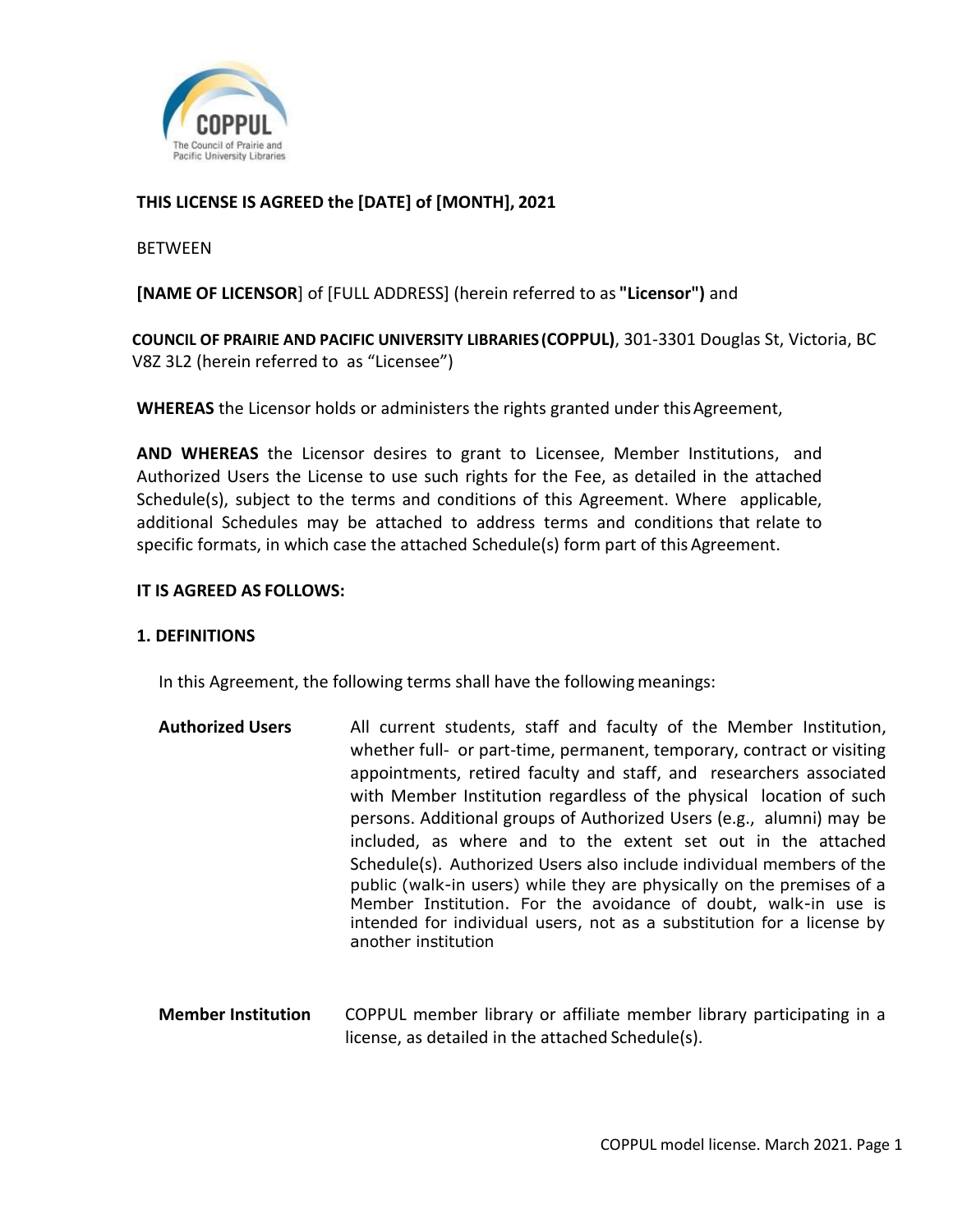- **Commercial Use** Use of the Licensed Materials for the purposes of monetary reward (whether by Member Institutions or Authorized Users) by means of sale, resale, loan, transfer, hire or other form of commerce. For the avoidance of doubt, neither recovery of direct costs by the Member Institution from Authorized Users, nor use of the Licensed Materials by the Member Institution or by an Authorized User in the course of research funded by a commercial organization, is deemed to be Commercial Use.
- **Course Packs** A collection or compilation of materials (e.g. book chapters, journal articles) assembled by staff of Member Institution for use by students in a class for the purposes ofinstruction.
- **Digital Rights Management** Access control technologies that are used by hardware manufacturers, licensors, copyright holders and individuals to limit the use of digital content and devices in on-line or off-line environments.
- **Digital Watermarking Technology** The process of embedding information into a digital document, which may be used to verify its authenticity or the identity of itsowners.
- **Discovery Services** User interface and search systems for discovering and displaying content from local, database, and web-based sources
- **Electronic Learning Environments** Use of parts of or linking to the Licensed Material in virtual and managed environments (including but not limited to virtual learning environments, managed learning environments, virtual research environments, library environments, and courseware technologies) hosted on a Secure Network.
- **Electronic Reserve** Electronic copies of Licensed Materials (e.g. book chapters, journal articles, abstracts) made and stored on the Secure Network pursuant to Clause 3.9 by Member Institutions for use by Authorized Users in connection with specific courses of instruction offered by Member Institutions to such Authorized Users.
- **License Fee** The fee for the license set out in Schedule 1, or in new Schedules to this Agreement, which may be agreed by the parties from time to time.
- **Licensed Materials** The electronic materials licensed in this Agreement as detailed in the attached Schedule(s).
- **Open Access Repository Services** Open-access digital repository services such as those provided by the Author's employing institution, an academic consortium, a disciplinebased entity, or a governmental funding agency.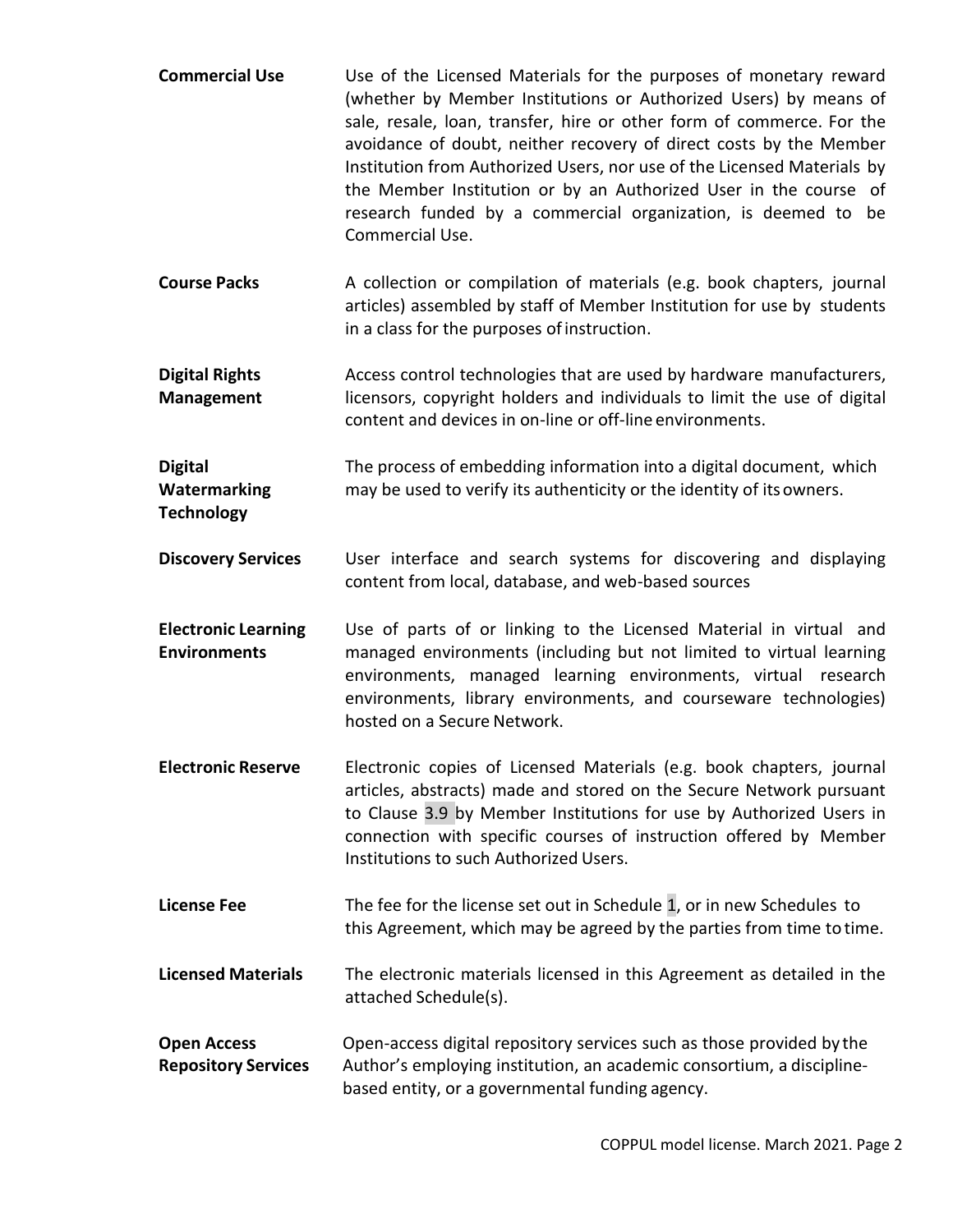| <b>Perpetual Access</b> | Provisions in this Agreement for continuation of access, archiving and<br>use of Licensed Materials that shall survive any termination of the<br>License Agreement and ensure continued access consistent with<br>current recognized standards in the publishing industry. |  |
|-------------------------|----------------------------------------------------------------------------------------------------------------------------------------------------------------------------------------------------------------------------------------------------------------------------|--|
| <b>Secure Network</b>   | A computer network that is only accessible to Authorized Users by<br>Secure Authentication.                                                                                                                                                                                |  |

## **2. LICENSE GRANT**

- 2.1 **GENERAL**. The Licensor hereby grants to Licensee and Member Institutions the nonexclusive and non-transferable right, throughout the world, to permit Authorized Users to access the Licensed Materials via a Secure Network for the purposes of private study, research, education, distance learning, teaching, and administrative use associated with the normal practices and activities of Licensee and consistent with the fair dealing doctrine and exceptions for educational institutions and libraries permitted under the Copyright Act of Canada . Notwithstanding any other provisions of this Agreement, nothing shall in any way restrict or limit the ability of Licensee, Authorized Users to engage in or conduct any activity that is otherwise permitted under the Copyright Act of Canada.
- 2.2 **PERPETUAL ACCESS**. Licensor hereby grants a nonexclusive, royalty-free, perpetual license to Licensee for Member Institutions of the Consortium and their Authorized Users to use the Licensed Materials that were accessible during the term of this Agreement. Such use shall be in accordance with the provisions of this Agreement, which provisions shall survive any termination of this Agreement. The means by which the Member Institutions shall have access to such Licensed Materials shall be in a manner and form substantially equivalent to the means by which access is provided under this Agreement.

### **3. PERMITTED USES**

Without limiting the rights of Member Institutions and Authorized Users at law, the Licensed Materials may be used as follows:

- 3.1 **ACCESS and USE** the Licensed Materials from the premises of theParticipating Member Institution, or remotely via secure authentication, in order to search, retrieve, display and view the Licensed Materials;
- 3.2 **ELECTRONICALLY SAVE** parts of the Licensed Materials;
- 3.3 **PRINT** out single copies of parts of the Licensed Material;
- 3.4 **CREATE PERSISTENT LINKS** to the Licensed Materials for access by Authorized Users for Permitted Uses under this Agreement, from within secure authentication environments. Licensor will assist Licensee in creating such links effectively and will use the OpenURL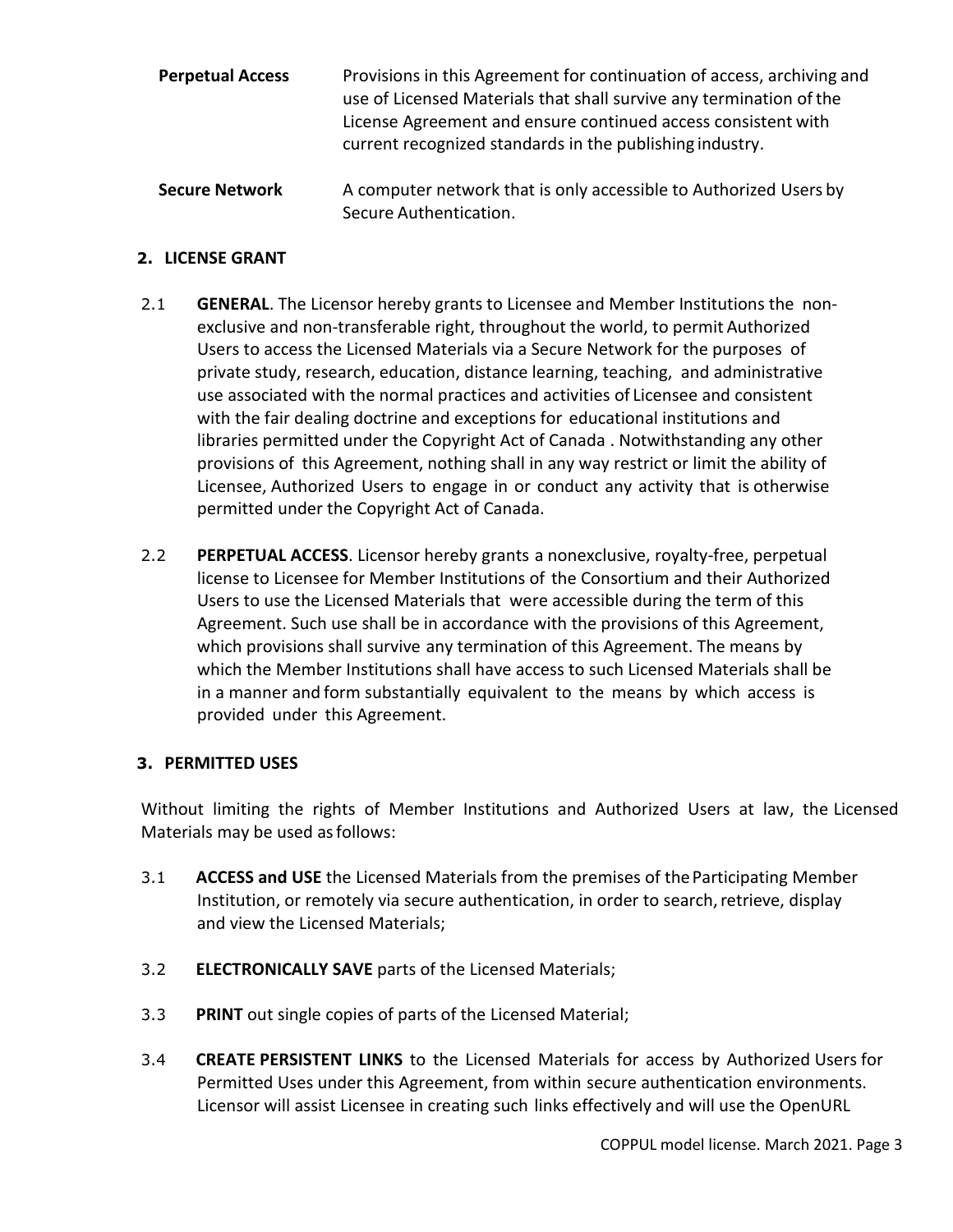standard for such links wheneverfeasible.

- 3.5 **INTERLIBRARY LOAN** by paper or electronic means, a single copy of an individual document within the guidelines of traditional interlibrary loan practices and applicable copyright laws.
- 3.6 **SCHOLARLY SHARING**. Member Institutions and Authorized Users may transmit to a thirdparty colleague in hard copy or electronically, reasonable amounts of the Licensed Materials for personal use or scholarly, educational, or scientific research or professional use but in no case for Commercial Use.
- 3.7 **USE IN ACADEMIC RESEARCH**. Member Institutions and Authorized Users may incorporate parts of the Licensed Materials in printed or electronic form in assignments and portfolios, theses and in dissertations ("the Academic Works"), and to make reproductions of the Academic Works for personal use and library deposit. Reproductions of the Academic Works may be provided to sponsors of those Academic Works. Authorized Users shall specify the title and copyright owner of the Licensed Material used in the Academic Works.
- 3.8 **ALTER or MODIFY** the Licensed Materials as necessary to provide an equivalent level of service to Authorized Users with appropriately documented print or other disabilities.
- 3.9 **COURSE PACKS / ELECTRONIC RESERVE / VIRTUAL LEARNING** by Member Institutions and Authorized Users may incorporate parts of the Licensed Material in course packs, study packs, resource lists and in any other material (including but not limited to multi-media works) to be used in the course of instruction and/or in virtual and managed environments (including but not limited to virtual learning environments, managed learning environments, virtual research environments and library environments) hosted on a Secure Network (only accessible to Authorized Users by Secure Authentication). Each item shall carry appropriate acknowledgement of the source, listing title and copyright owner. Course packs in other formats, such as Braille, may also be offered to Authorized Users.
- 3.10 **CLASSROOM HANDOUTS**. Distribute single copies of individual items of the Licensed Materials in print or electronic form to Authorized Users in a class at a Participating Member Institution for teaching purposes.
- 3.11 **AUTHOR'S RIGHTS**. Notwithstanding any terms or conditions to the contrary in any author agreement between Authors and Licensor, Authors affiliated with Licensee whose work ("Content") is accepted for publication within the Licensed Materials shall retain the non-exclusive, irrevocable, royalty-free right to use their Content for scholarly and educational purposes, including self-archiving or depositing the Content in institutional, subject-based, national or other open repositories or archives (including the author's own web pages or departmental servers), and to comply with all grant or institutional requirements associated with the Content. For the avoidance of doubt, it is the intent of the parties to this Agreement that Authors are third party beneficiaries of this provision of the Agreement. If the Licensor does not have the right to grant all rights under 3.11, these rights will apply exclusively to the content for which the Licensor does have such rights, as specified in the attached Schedule(s).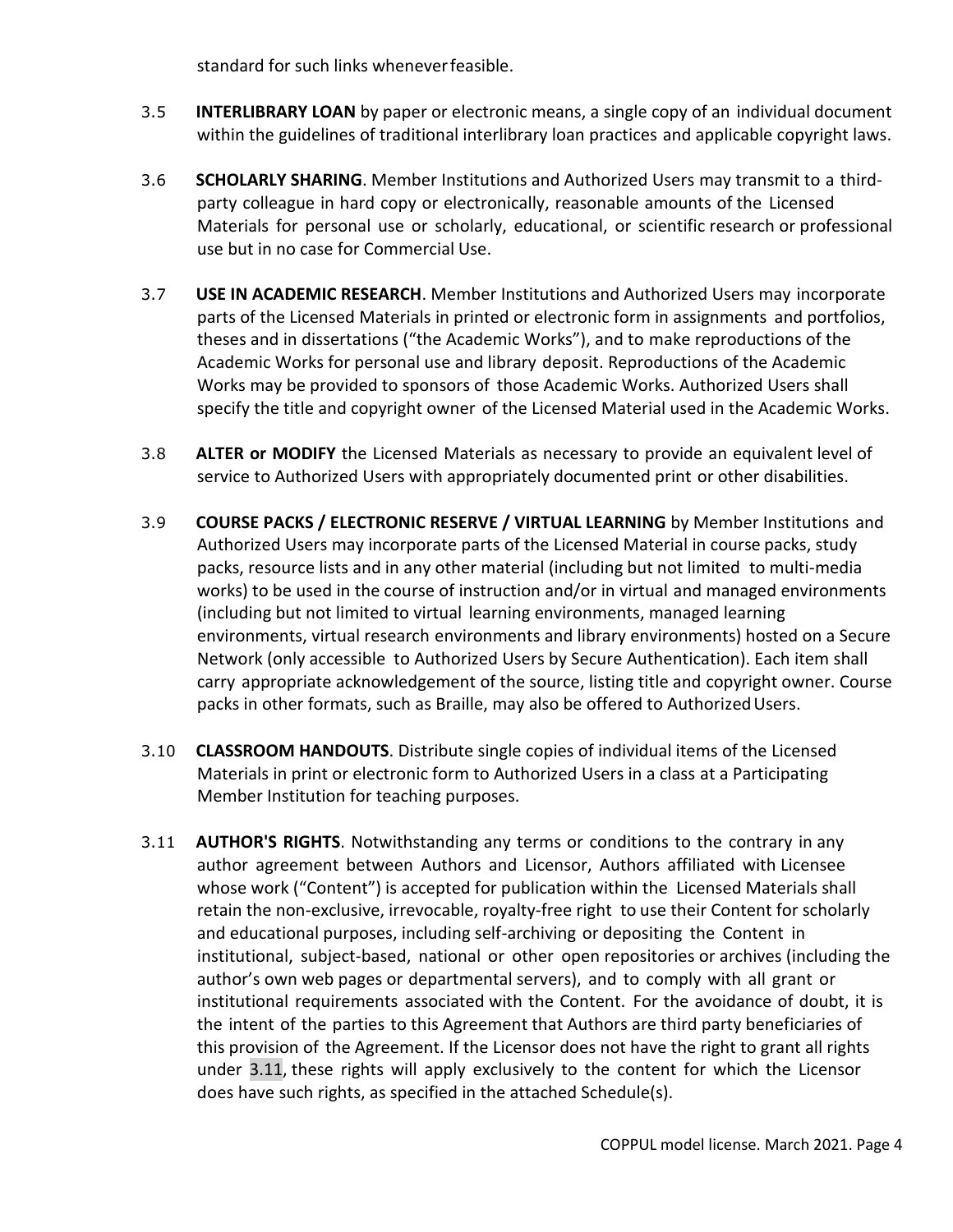- 3.12 **DISCOVERY SERVICES**. Connect the Licensed Material to the Participating Institution's Discovery Services, when technically able to do so, in order to facilitate optimal discovery of the content for the benefit of Authorized Users.
- 3.13 **DATA and TEXT MINING**. Member Institutions and Authorized Users may use the Licensed Material to perform and engage in text mining/data mining activities for academic research and other educational purposes and allow Authorized Users to disseminate the results publicly for non-Commercial purposes.
- 3.14 **TRAINING AND MARKETING MATERIALS**. Member Institutions and Authorized Users may display, download or print the Licensed Materials for the purpose of internal marketing or testing or for training Authorized Users.
- 3.15 **BRANDING**. Member Institutions may request that Licensed Materials be branded with the name of the institution on the homepage of the product, or otherwise as agreed, in order to publicize the acquisition to Authorized Users.

# **4. PROHIBITED USES**

- 4.1 **UNAUTHORIZED USE**. Licensee shall not knowingly permit anyone other than Member Institutions and Authorized Users to use the Licensed Materials.
- 4.2 **REMOVAL OF COPYRIGHT NOTICE.** Licensee may not remove, obscure or modify any copyright notices included in the Licensed Materials.
- 4.3 **COMMERCIAL USE**. Licensee may not use the Licensed Materials for any Commercial Use. For the avoidance of doubt, recovery of direct costs incurred by the Member in the course of providing access to Authorized Users (e.g. printing, photocopying, or administration fee), is not deemed to be Commercial Use.

### **5. MUTUAL RESPONSIBILITIES**

5.1 **CONFIDENTIALITY OF USER DATA**. Licensor and Licensee agree to protect the anonymity of individual users and the confidentiality of their searches. Such data may be used solely for purposes directly related to the Licensed Materials and may only be provided to third parties in aggregate anonymized form.

# **6. LICENSOR'S UNDERTAKINGS**

- 6.1 **AVAILABILITY OF LICENSED MATERIALS**. Upon the Effective Date, Licensor shall make the Licensed Materials available to Licensee.
- 6.2 **QUALITY OF SERVICE**. Licensor shall use reasonable efforts to ensure that Licensor's servers have sufficient capacity and rate of connectivity to support the usage of Licensee at a level commensurate with the standards of availability for information services of similar scope operating via the World Wide Web, as such standards evolve from time to time over the term of this Agreement.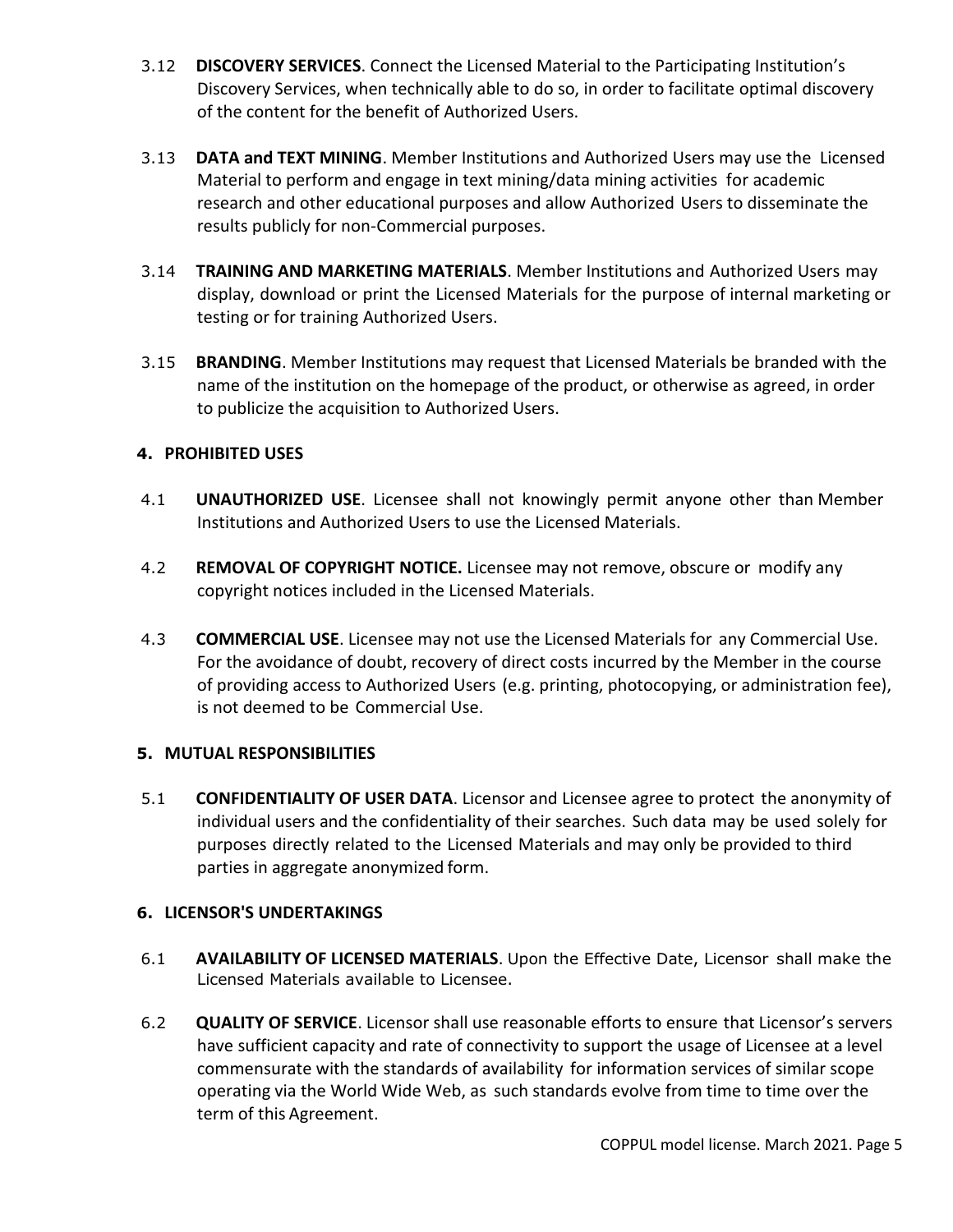Licensor shall use reasonable efforts to make the Licensed Materials available to Licensee at all times and on a twenty-four-hour basis, save for routine maintenance periods (for which Licensor shall notify Licensee in advance wherever possible), and to restore access to the Licensed Materials as soon as possible in the event of an interruption or suspension of the service. Scheduled down-time will be performed at a time designed to minimize inconvenience to Licensee with advance notice. Other than for routine maintenance, it is expected that the service will be available on average 98% of the time or better.

If the Licensed Materials fail to operate in conformance with the terms of this Agreement, Licensee shall immediately notify Licensor, and Licensor shall promptly use reasonable efforts to restore access to the Licensed Materials as soon as possible. In the event that Licensor fails to repair the nonconformity in a reasonable time, Licensor shall make appropriate restitution, such as providing a special discount equivalent to the amount of the excessive downtime to the product on the next renewal, extending the license term, or providing a refund. Persistent failure to comply with the provisions set forth in this Agreement may be treated as a breach of this Agreement in accordance of Clause 9.2 [Breach of Agreement]

- 6.3 **ASSURANCE OF COMPLETENESS AND QUALITY OF CONTENT.** The content of the Licensed Materials shall not normally contain less material than in anyequivalent print editions, where applicable, or the equivalents of the Licensed Materials provided on Licensor's digital platform. Any exceptions shall be identified in Schedule 2 and agreed upon in advance by both Licensor and Licensee.
- 6.4 **TITLE LISTS**. Licensor shall provide to the Licensee either 60 days before the renewal of the subscription period, in KBART-compliant format as appropriate, an itemized title list that specifies the Licensed Materials accessible to the Members for the upcoming term or the upcoming calendar year. Licensor shall provide such title lists to third-party vendors of Knowledge Bases on an ongoing and timely basis.
- 6.5 **MARC RECORDS**. When applicable to the Licensed Materials, Licensor shall provide full OCLC-quality batched sets of MARC records at no additional cost by the date of the execution of this License Agreement. Updates to existing records and new title records, matching the schedule of release and delivery of new publications, will be provided on a mutually agreed-upon schedule and in a format that renders them useful to the Licensee and Members.
- 6.6 **TRAINING AND SUPPORT**. Licensor will offer installation support, including assistance with the implementation of any Licensor software. Licensor will provide appropriate training to Licensee staff relating to the use of the Licensed Materials and any Licensor software. Licensor will offer reasonable levels of continuing support to assist Licensee in use of the Licensed Materials. Licensor will make its personnel available by email, phone or via the Web, or in person during regular business hours, Monday through Friday for training and user access support. Licensor will provide and maintain help files and other appropriate user documentation in connection with the use of and access to Licensed Material.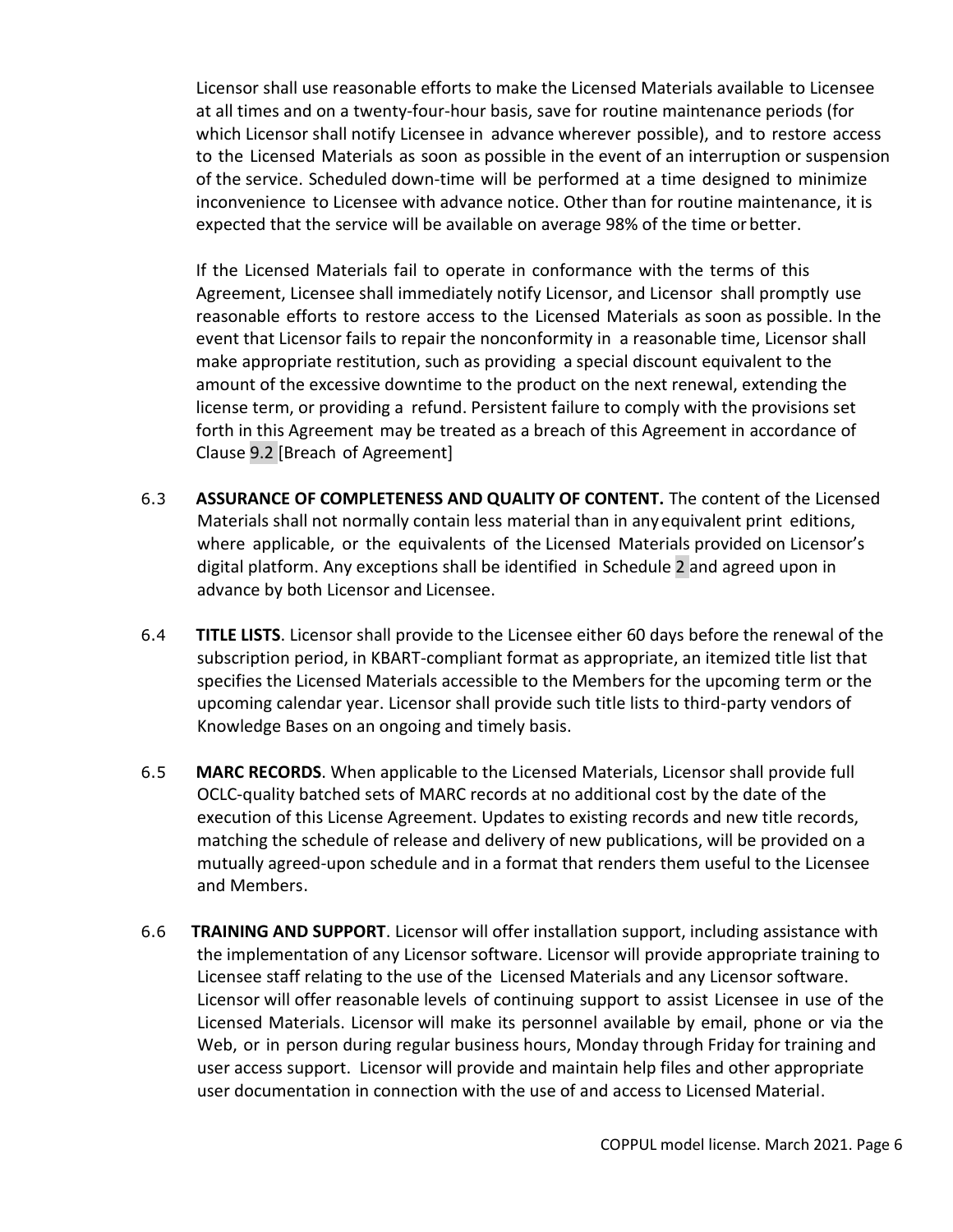- 6.7 **COLLECTION OF USAGE DATA**. Licensor will collect usage data according to the most recent releaseof the Project COUNTER Code of Practice. Such usage data shall be compiled in a manner consistent with applicable privacy and data protection laws, and the anonymity of individual users and the confidentiality of their searches shall be fully protected. Usage Data will be provided as requested by Licensee. Monthly reports compiled for the subscription term will be required as part of the renewal process. Licensor agrees to compile combined statistics of all Member Institutions for Consortium, upon request.
- 6.8 **ARCHIVING AND PRESERVATION**. Licensor will make available a digital archive of the Licensed Materials on its servers, or on the servers of a mutually agreeable third party ("Archive") and inform the Licensee on which of the archiving services the archive may be found. The Archive will be maintained in perpetuity, with their format converted from time to time as appropriate if the technology used for storage or access changes. Licensor will make reasonable efforts to ensure that files are being retained simultaneously in several formats., The parties agree that where the Archive cannot be maintained for any reason, Clauses 2.2 [Perpetual Access] and 9.5 [Continued Access to Licensed Materials] shall apply and the Licensee is entitled to access the archive from the third-party archiving service to fulfill Perpetual Access rights.
- 6.9 **WITHDRAWAL OF LICENSED MATERIALS**. Licensor reserves the right at any time to withdraw from the Licensed Material any item or part of an item for which it no longer retains the right to publish and for which Licensor has been unable to meet the requirements of Clause 6.8 [Archiving and Preservation] and 6.10 [Addition to Licensed Materials], or any item or part of an item for which Licensor has legal grounds to allege infringement of copyright or defamation. Licensor shall give written notice to Licensee of such withdrawal. If the withdrawn material represents more than ten per cent (10%) of the Licensed Material then available under this Agreement Licensor shall make a pro rata refund of part of the License Fee to Licensee, taking into account the amount of material withdrawn and the remaining unexpired portion of the Subscription Period. Withdrawal of Licensed Materials from Servers shall be governed by the provisions set out by signing of the separate Local Archiving and Hosting of Licensed Materials Agreement. If the modification results in the content being no longer useful to Member Institutions, the Licensee and Member Institutions may within thirty (30) days of such notice treat such changes as a breach of this License.

If any Licensed Materials are permanently removed from Licensor's servers, Licensor shall make a permanent note or mark indicating that the Licensed Materials were removed and providing sufficient explanation as to the reasons for its removal.

6.10 **ADDITION TO THE LICENSED MATERIALS**. Licensor reserves the right to add new materials to the Licensed Materials. Licensor shall give written notice to Licensee of such new materials. Any fees arising from the addition of new materials, not otherwise contemplated in Schedule 2 to be added from time to time, shall be the subject of negotiation and Licensor and Licensee must mutually agree and consent to any increase (if any) in the License Fees for subsequent years arising from the addition of new materials as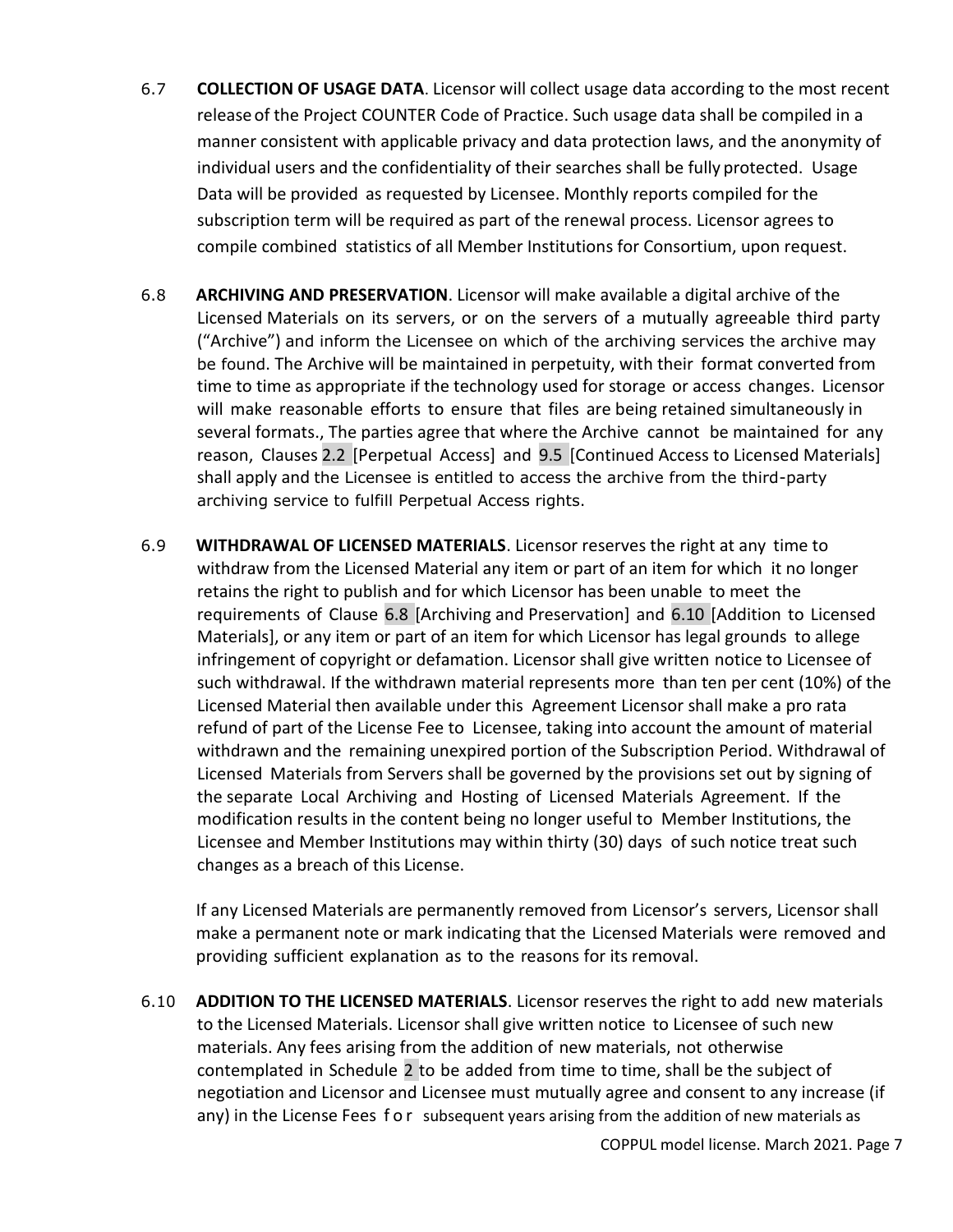Licensed Materials.

- 6.11 **LOSS OF OWNERSHIP OF LICENSED MATERIAL**. Without limiting Licensor's other obligations under this Agreement, in the event that ownership of all or any part of the Licensed Material is sold by Licensor or otherwise transferred to a third party, Licensor will use all reasonable efforts to retain a non-exclusive copy of the affected Licensed Materials and make them available free of charge through Licensor's server or by supplying such material free of charge to Licensee in accordance with the procedure described in Clause 9.5 [Continued Access to Licensed Materials]. Where Licensor cannot provide a non-exclusive copy, Licensor shall make a pro rata refund of the License Fee to Licensee, taking into account the amount of material lost and the remaining unexpired portion of the Subscription Period. Licensor will support and practice the TRANSFER code of practice [\(www.uksg.org/Transfer/Code\)](http://www.uksg.org/Transfer/Code).
- 6.12 **FORMAT DELIVERY**. It is recognized that the interoperability of the Licensed Materials with new types of format delivery and accessible formats, will enhance the usability and value of the content for all types of users. Licensor will provide the Member Institutions and their Authorized Users with access to content in all available formats, including any newlydeveloped and available delivery format during the term of this Agreement, for no additional fee. Licensor will make reasonable efforts to ensure the content and metadata provided complies with current recognized international standards. Licensor agrees to make reasonable efforts to comply with the Web Consortium Web Content Guidelines [\(http://www.w3.org/Consortium\)](http://www.w3.org/Consortium). If Licensor develops new delivery or download formats that are accessible by mobile devices during the term of this Agreement, this service shall be made able available to Member Institutions and Authorized Users at no additional charge.
- 6.13 **NOTICE OF "CLICK-THROUGH" LICENSE TERM**S. In the event that Licensor requires Authorized Users to agree to terms relating to the use of the Licensed Materials before permitting Authorized Users to gain access to the Licensed Materials (commonly referred to as "click-through" licenses), Licensor shall provide Licensee with notice of and an opportunity to comment on such terms prior to their implementation. In no event shall the terms of such "click-through" licenses materially differ from the provisions of this Agreement. In the event of any conflict between the terms of such "click-through" licenses and this Agreement, the terms of this Agreement shall prevail.
- 6.14 **DISCOVERY SERVICES**. Provide third-party vendors of Discovery Services, on an ongoing and timely basis, with as comprehensive content for indexing as possible, including citation metadata (including subject heading and keywords), abstracts, and full-text, to facilitate optimal discovery of the Licensed Materials for the benefit of Authorized Users.
- 6.15 **NOTICE OF THE USE OF DIGITAL RIGHTS MANAGEMENT TECHNOLOGY**. In the event that Licensor utilizes any type of Digital Rights Management Technology to control the access to usage of Licensed Materials, Licensor agrees to notify the Consortium of the name, contact information and any technical specifications for the digital rights management technology utilized. In no event may such Digital Rights Management Technology be used in such a way as to limit the usage rights of a Member or any Authorized User as specified in this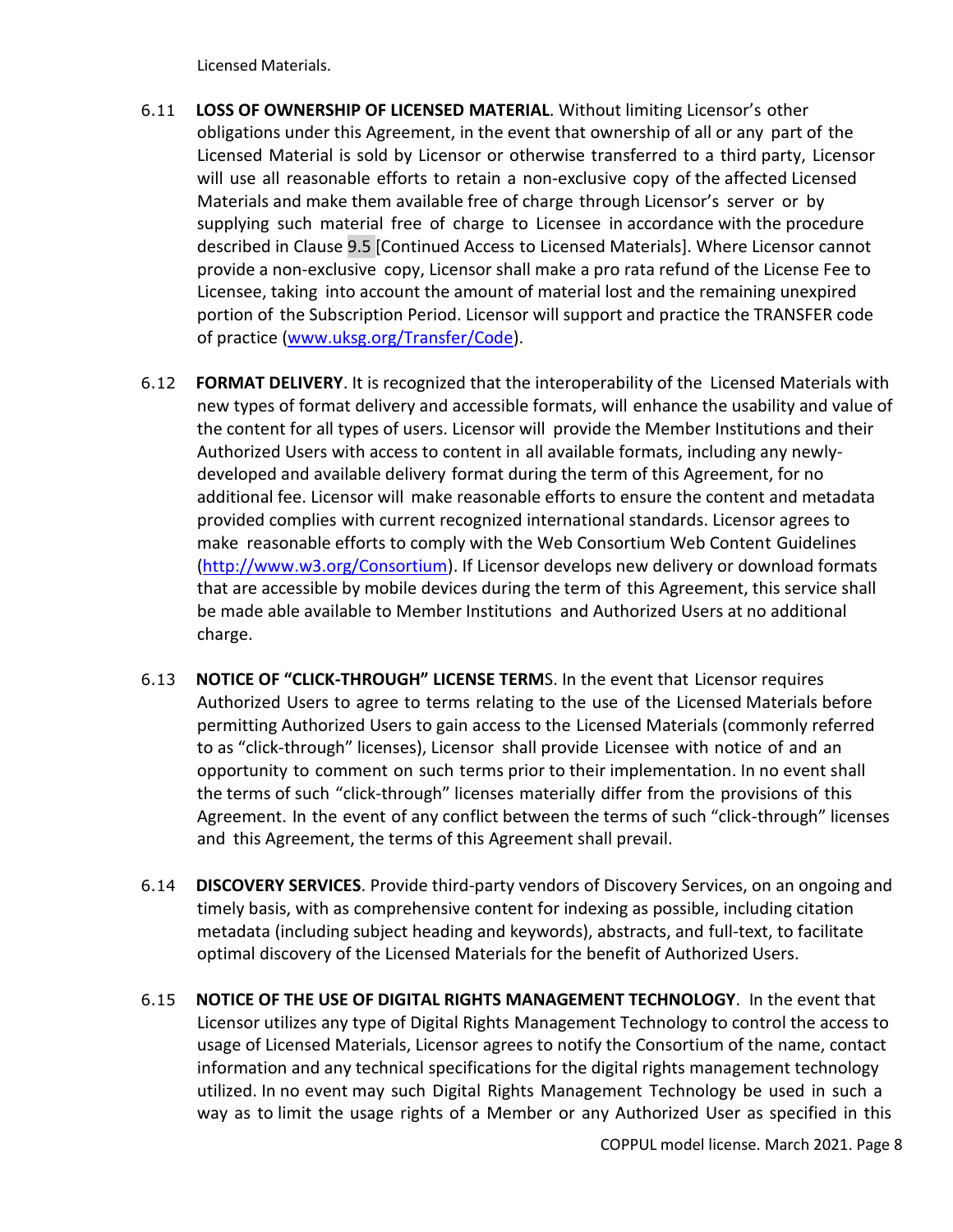Agreement or under applicable law.

- 6.16 **NOTICE OF THE USE OF DIGITAL WATERMARKING TECHNOLOGY**. If Licensor utilizes any type of digital watermarking technology for any element of the Licensed Materials, Licensor agrees that watermarks or other notices will not be visible to the human eye and will not degrade the quality of the presentation of the document. These watermarks or other notices shall not contain information pertaining to Authorized Users, including account numbers or IP addresses. If digital watermarking technology is used, Licensor agrees to notify the Consortium, in advance, of the name, contact information, and any technical specifications for the technology.
- 6.17 **NOTICE OF ACCESS CHANGES TO LICENSED MATERIALS**. The Licensor shall provide 60 days notice to the Licensee prior to the renewal date if the method of access moves to platforms or products that require Authorized Users to create accounts through any third party vendor or social media site. If the new access method does not meet the privacy standards of a Member Institution, or violates any laws relating to Privacy and Personal Information, and the Licensor is not able to provide an identical alternative for Authorized Users to access and use the Licensed Materials, Licensee may terminate this Agreement. Each Member shall be entitled to a refund of any License Fees or pro-rata portion thereof paid by the Licensee for the remaining balance of the then-current Subscription Period as outlined in Section 9.3 REFUND EARLY TERMINATION.
- 6.18 **OPEN ACCESS REVENUE**. In the event that Licensor offers a for-pay open access option to its authors, Licensor agrees to annually review the number of open access articles published in the Licensed Material under the open access option and decrease license fees accordingly.

# **7. LICENSEE'S UNDERTAKINGS**

The Licensee and each Member Institution shall:

- 7.1 **PROVIDE NOTICE OF LICENSE TERMS TO AUTHORIZED USERS**. The Licensee and each Member shall make reasonable efforts to provide Authorized Users with appropriate notice of the terms and conditions under which access to the Licensed Materials is granted under this Agreement including, in particular, any limitations on access or use of the Licensed Materials as set forth in this Agreement.
- 7.2 **PROTECTION FROM UNAUTHORIZED USE**. The Licensee and each Member shall use reasonable efforts to protect the Licensed Materials from any use that is not permitted under this Agreement. Upon becoming aware of any unauthorized use or other breach, the Member shall inform Licensor in a timely manner and take reasonable and appropriate steps to ensure that such activity ceases and to prevent any future recurrence. Both parties agree to cooperate in good faith and provide sufficient exchange of information to prevent any further unauthorized use.

In the event of any substantial unauthorized use of the Licensed Materials by an Authorized User: (a) Licensor may terminate such Authorized User's access to the Licensed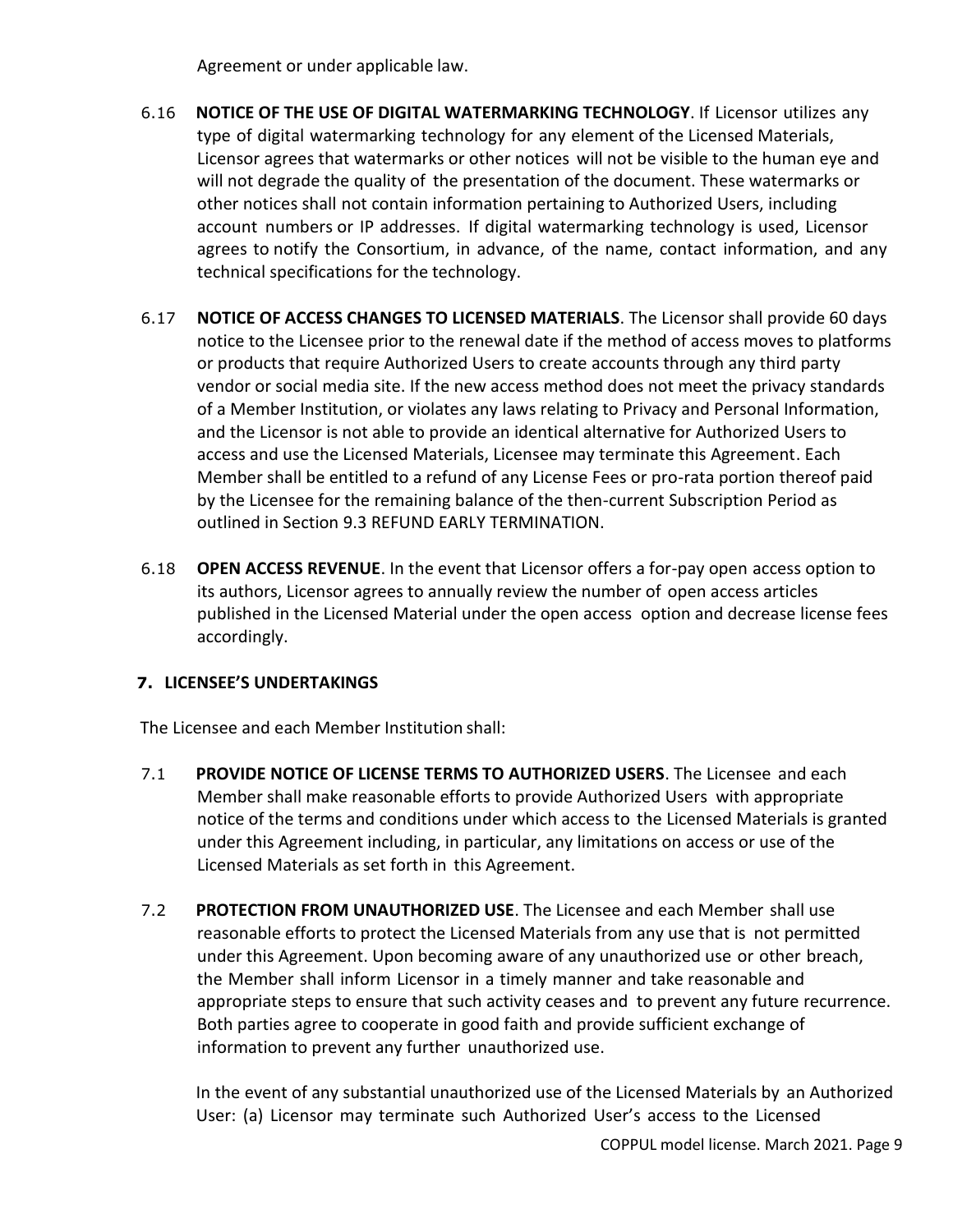Materials; (b) Licensor may suspend access through the Internet Protocol ("IP") addresses from which such unauthorized use occurred, limited to the specific IP address or subnet from which the use occurred; or (c) Licensee or Member Institutions shall terminate such Authorized User's access to the Licensed Materials upon Licensor's request. Licensor shall take none of the steps described in this paragraph without first providing written notice to both Licensee and the relevant Member Institutions.

# **8. FEES**

- 8.1 **PAYMENT**. In consideration for Licensor's licensing of the Licensed Material listed in the attached schedule(s), Licensee and Member Institutions agree to pay Licensor fees in accordance with the provisions of Schedule 1. Payment to Licensor will be due sixty (60) days after receipt of the invoice.
- 8.2 **NOTICE OF PRICE INCREASES**. Licensor shall provide Licensee with a price list for all Licensed Materials no less than sixty (60) days prior to the end of the current term.

## **9. TERM AND TERMINATION**

- 9.1 **TERM AND RENEWAL**. This Agreement shall commence at the beginning of the term for each of the Licensed Materials as set out in Schedule 1 or in new Schedules that may be added subsequently; and shall automatically terminate at the end of the term, unless the parties have previously agreed to renew it. On termination all rights and obligations of the parties automatically terminate except for obligations in respect of Licensed Materials to which access continues to be permitted as provided in Clause 2.2.
- 9.2 **BREACH OF AGREEMENT.** Either party may provide notice in writing to the other party if the other party has materially breached any obligations under this Agreement. The breaching party shall have 60 days from the receipt of notice to cure the alleged breach and to notify the non-breaching party in writing that cure has been affected. If the breach is not cured within the 60-day time period, the non-breaching party shall have the right to terminate the Agreement upon written notice
- 9.3 **REFUND EARLY TERMINATION**. In the event of early termination permitted by this Agreement, the Licensee shall be entitled to a refund of any License Fees or pro-rata portion thereof paid by the Licensee for the remaining balance of the then-current Subscription Period. This Clause is invalid if the Licensee commits a willful, material and consistent breach of the terms of this Agreement and fails to remedy the breach within sixty (60) days of notification by Licensor.
- 9.4 **EXTENSION OF TERM**. In the event that this Agreement is terminated pursuantto Clause 9.2 [Breach of Agreement], the Licensee, at its option and on notice to Licensor, may at no additional charge extend the date of termination of this Agreement by the later of: (i) 30 days; (ii) the remaining days in the term up to 90 days, provided that the Licensee has remedied any material breaches giving rise to the termination; or (iii) the time in which any Licensed Materials were not provided or were inaccessible, in material breach by Licensor of this Agreement.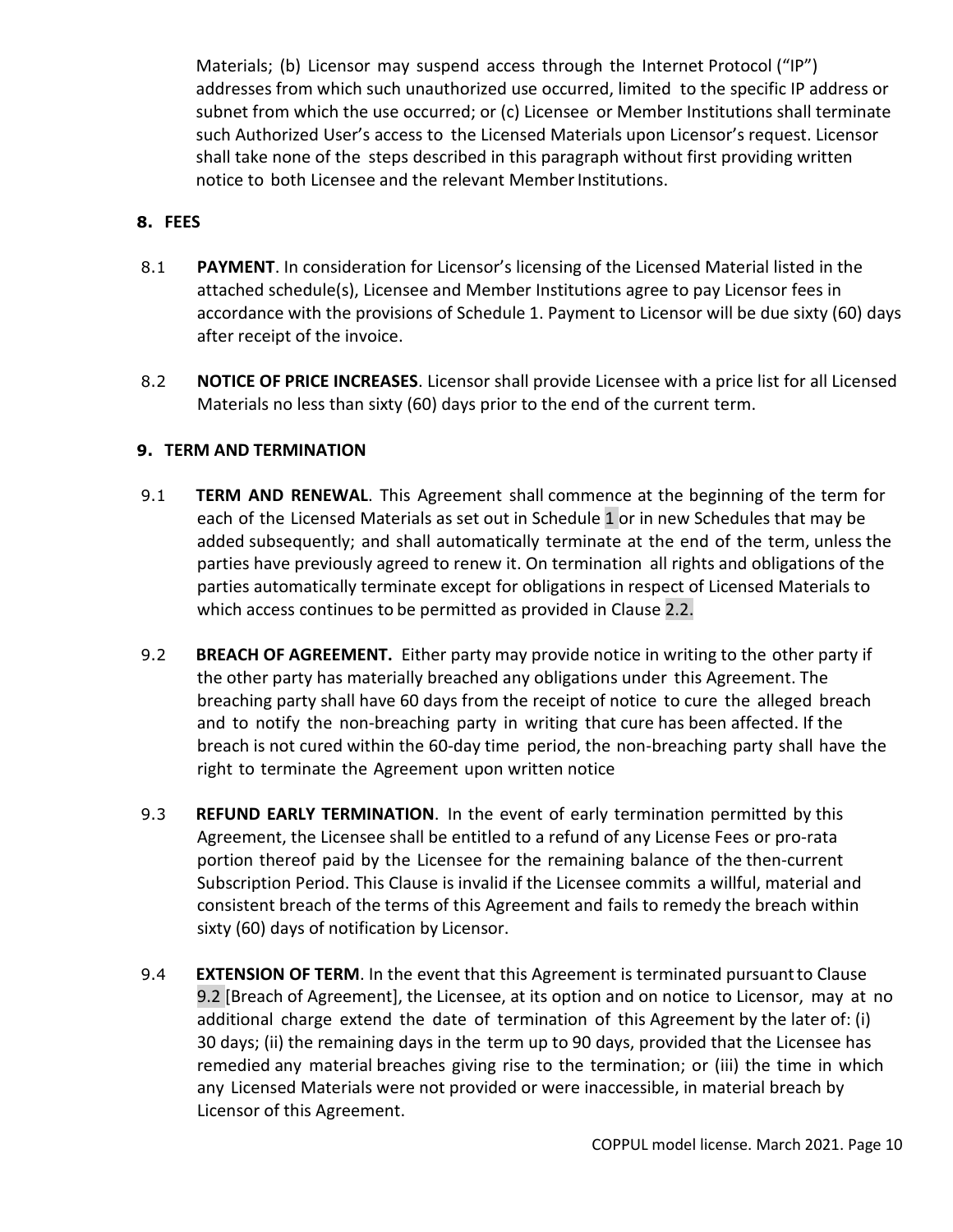- 9.5 **CONTINUED ACCESS TO LICENSED MATERIALS**. Without limiting its obligations under this Agreement, Licensor represents, warrants and covenants that, in the unlikely event that it cannot assume the responsibility for maintaining the Archive pursuant to Clause 6.8 [Archiving and Preservation], or if Licensor ceases doing business or otherwise cannot honour the terms of this Agreement, Licensor will undertake one of the following courses of action: (a) transfer the Archive to one or more third parties mutually acceptable to both Licensor and Licensee, whereperpetual access may be maintained pursuant to Clause 2.2; or (b) supply Licensee with a machine-readable, DRM-free, digital copy of the Licensed Materials in a mutually acceptable format. Licensee is authorized to make such further copies in perpetuity as it may deem necessary for purposes of archival preservation, refreshing, or migration, including migration to other formats, so long as the purpose of such copying is solely for continued use and/or archival retention of the data and does not violate or extend the use rights contained in this Agreement.
- 9.6 **FUNDING CONTINGENCY**. For multi-year subscriptions, if funding of a Member Institution is materially reduced and Member Institution thereby becomes unable to pay future amounts payable pursuant to this Agreement, Member Institution may give Licensor written notice of termination and this Agreement shall terminate effective the later of: (i) 30 days after the giving of such notice;or (ii) the expiration of any prepaid Subscription Period. The determination of whether funds are available shall be made at the sole discretion of the applicable Member Institution, i.e. the Member Institution will not need to demonstrate financial exigency by disclosing its financial statements. The termination of participation by any Member Institution will not constitute a default or a termination of participation of any other Member Institutions under the License Agreement.

# **10.GENERAL**

- 10.1 **WARRANTY AND INDEMNIFICATION.** The Licensor warrants that it holds the rights granted under this Agreement and that the Licensed Materials used in accordance with this Agreement do not infringe the copyright or any other proprietary or intellectual property rights of any person. The Licensor indemnifies and holds the Licensee harmless from and against any loss, damage, costs, liability and expenses (including reasonable legal and professional fees) arising out of any legal action taken against the Licensee or any of its Members claiming actual or alleged infringement of such rights. This indemnity shall survive the termination of this License for any reason.
- 10.2 **LIMITATIONS ON WARRANTIES**. Neither Party shall be liable for any indirect, special, incidental, punitive or consequential damages, including but not limited to loss of data, business interruption, or loss of profits, arising out of this Agreement, or the use of or the inability to use the Licensed Materials. Licensor makes no representation or warranty, and expressly disclaims any liability with respect to the content of any Licensed Materials, including but not limited to errors or omissions contained therein, libel, infringement of rights of publicity, privacy, trade-mark rights, moral rights, or the disclosure of confidential information.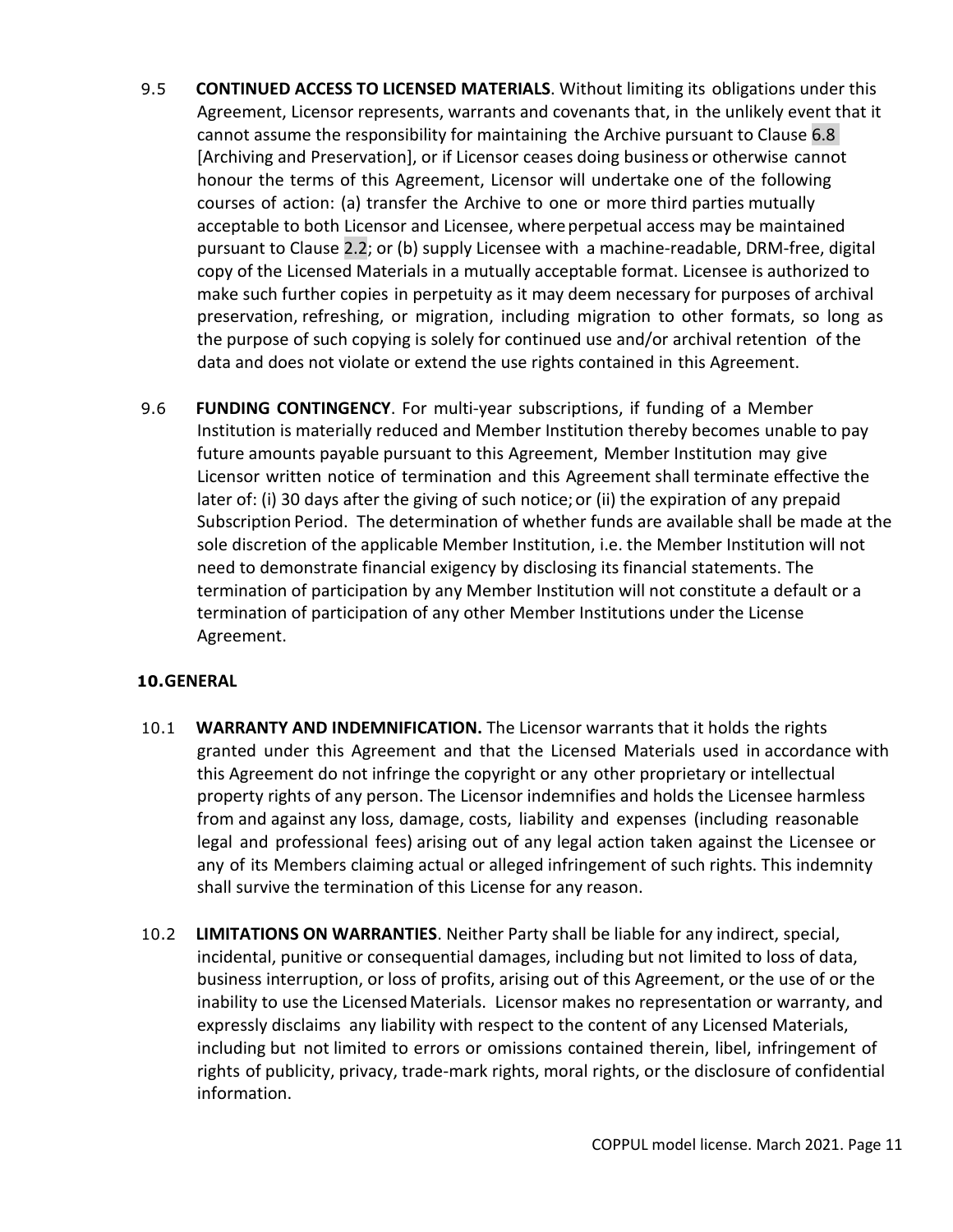Except for the express warranties stated herein, the Licensed Materials are provided on an "as is" basis, and Licensor disclaims any and all other warranties, conditions, or representations (express, implied, oral or written), relating to the Licensed Materials or any part thereof, including any and all implied warranties of quality, performance, merchantable quality or fitness for a particular purpose. Licensor makes no warranties respecting any harm that may be caused by the transmission of a computer virus or other such malicious computer program. Licensor further expressly disclaims any warranty or representation to Authorized Users, or to any third party.

- 10.3 **ENTIRE AGREEMENT**. This Agreement and attached Schedule(s) constitute the entire agreement of the parties and supersedes all prior communications, understandings and agreements relating to the subject matter hereof, whether oral or written, including any online Terms and Conditions of use.
- 10.4 **AMENDMENT**. Alterations to this Agreement and to the Schedules to this Agreement are only valid if they are recorded in writing and signed by both parties.
- 10.5 **ASSIGNMENT**. This Agreement may not be assigned by either party to any other person or organization without the prior written consent of the other party, nor may either party sub-contract any of its obligations, except as provided in this Agreement in respect of the management and operation of the Server and the Licensor's Representative, without the prior written consent of the other party, which consent shall not unreasonably be withheld. The rights and obligations of this Agreement shall bind and benefit any successors or assigns of the parties.
- 10.6 **NOTICES.** Any notices to be served on either of the parties or on a Member by the other shall be sent by registered mail, electronic mail, or courier to the address of the addressee as set out in this License Agreement or to such other address as notified by either party to the other as its address for service of notices. Any such notice sent by registered mail shall be deemed to have been given 14 days after the date of posting the mail. Any such notice sent by courier or electronic mail shall be deemed to have been given on the date of receipt.,
- 10.7 **FORCE MAJEURE**. Neither party shall be liable in damages or have the right to terminate this Agreement for any delay or default in performing hereunder if such delay or default is caused by conditions beyond its control including but not limited to Acts of God, Government restrictions (including the denial or cancellation of any export or other necessary license), wars, terrorism, insurrections, strikes or other work stoppages, or any other cause beyond the reasonable control of the party whose performance is affected.
- 10.8 **WAIVER**. Either party's waiver or failure to require performance by the other, of any provision of this Agreement will not affect its full right to require such performance at any subsequent time or be taken or held to be a waiver of the provision itself.
- 10.9 **SEVERABILITY**. If any provision of this Agreement is found invalid or unenforceable pursuant to a decree or decision of competent jurisdiction, the remainder of this Agreement shall remain valid and enforceable according to its terms.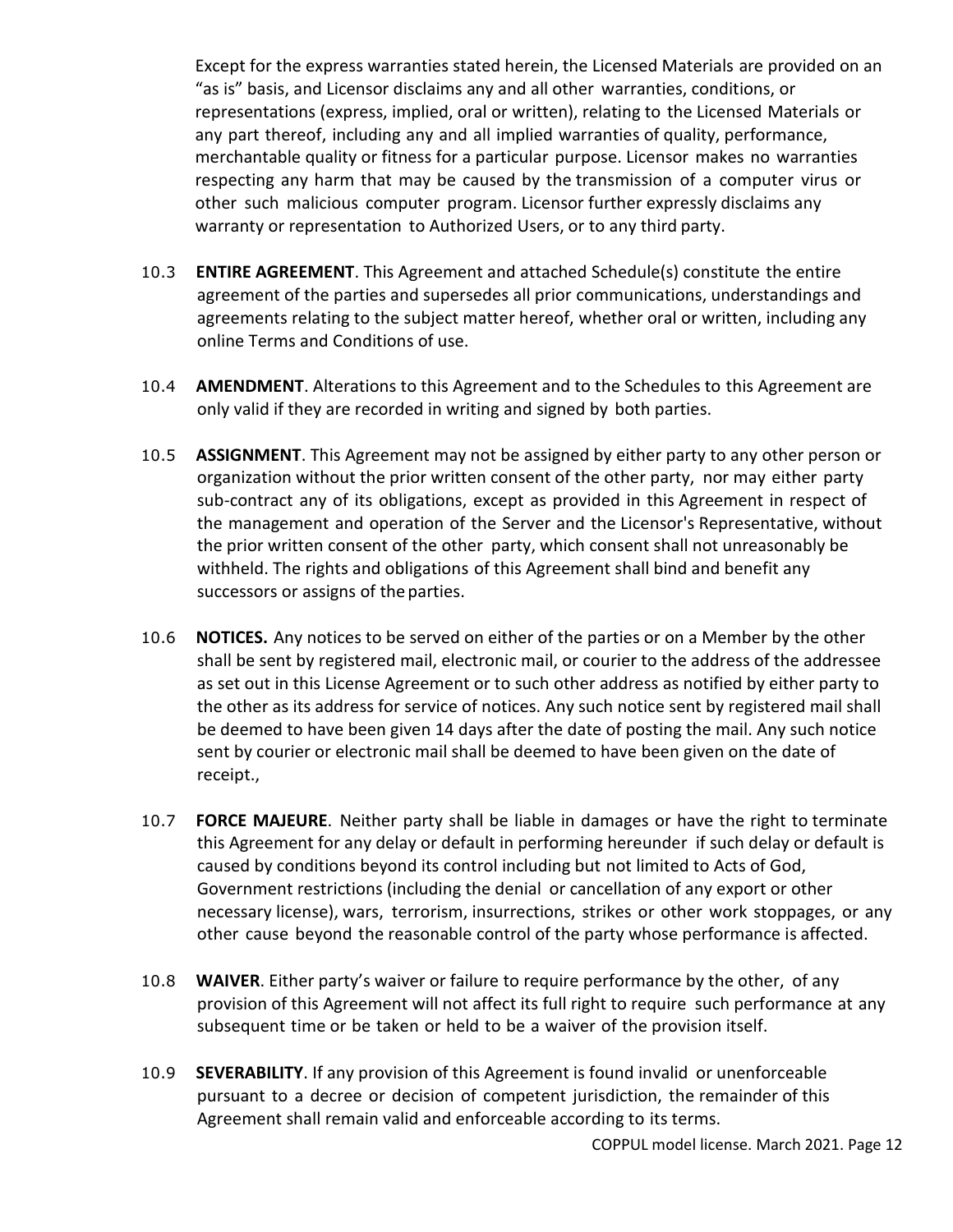- 10.10 **DISPUTE RESOLUTION**. If the parties disagree over an interpretation of this Agreement or whether a party is in breach of any part of this Agreement, the parties shall in good faith enter into negotiations to resolve the disagreement.
- 10.11 **GOVERNING LAW**. This Agreement shall be governed by and construed in accordance with the laws of the province of British Columbia, and the laws of Canada applicable therein, including the applicable provincial laws regarding Freedom of Information and Protection of Privacy, and the parties irrevocably agree that any dispute arising out of or in connection with this Agreement will be subject to and within the jurisdiction of the courts of British Columbia and Canada.
- **11.DEEMED MEMBER BENEFIT**. Licensor represents and warrants that all benefits, warranties, and other terms and conditions with the Licensee of this Agreement are and will continue to be no less favorable than those currently being, or which will be offered by the Licensor to Member Institutions directly on their own Agreements. Members may elect to use this License for their own direct agreements.
- **12.CONSORTIAL OFFER**. Any Member Institution may participate in the consortial offer, at any time during the term of this Agreement, even if the Member Institution already subscribes under different terms than those outlined in this Agreement. In such an event, and at the request of the Licensee, the Member Institution will become a Participating Member Institution under the terms of this Agreement at the end of their current term. Terms offered to the Consortia shall be no less favorable then those offered to the Member Institution directly. Licensor will prorate fees for Member Institutions that join this Agreement after the start date of the term beginning on the first day that the Licensed Materials are made available to the Member Institution under this Agreement and expiring on the end date of the term.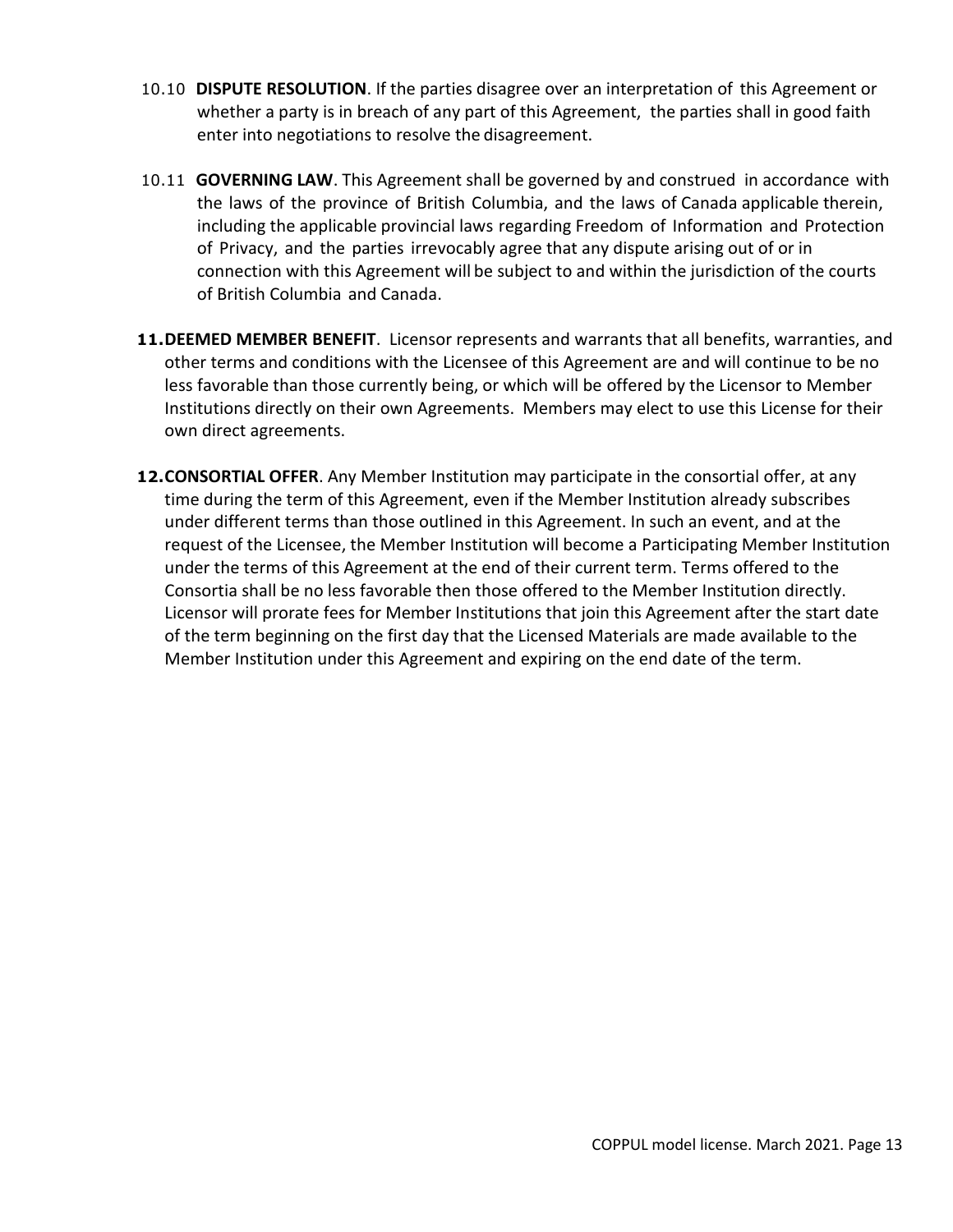AS WITNESSED by the signatures of the parties on the day and year noted below.

**Accepted:**

| <b>FOR LICENSOR</b> | <b>FOR COPPUL</b>         |
|---------------------|---------------------------|
| Name                | Name                      |
| Title               | <b>Executive Director</b> |
| Signature           | Signature                 |
| Date                | Date                      |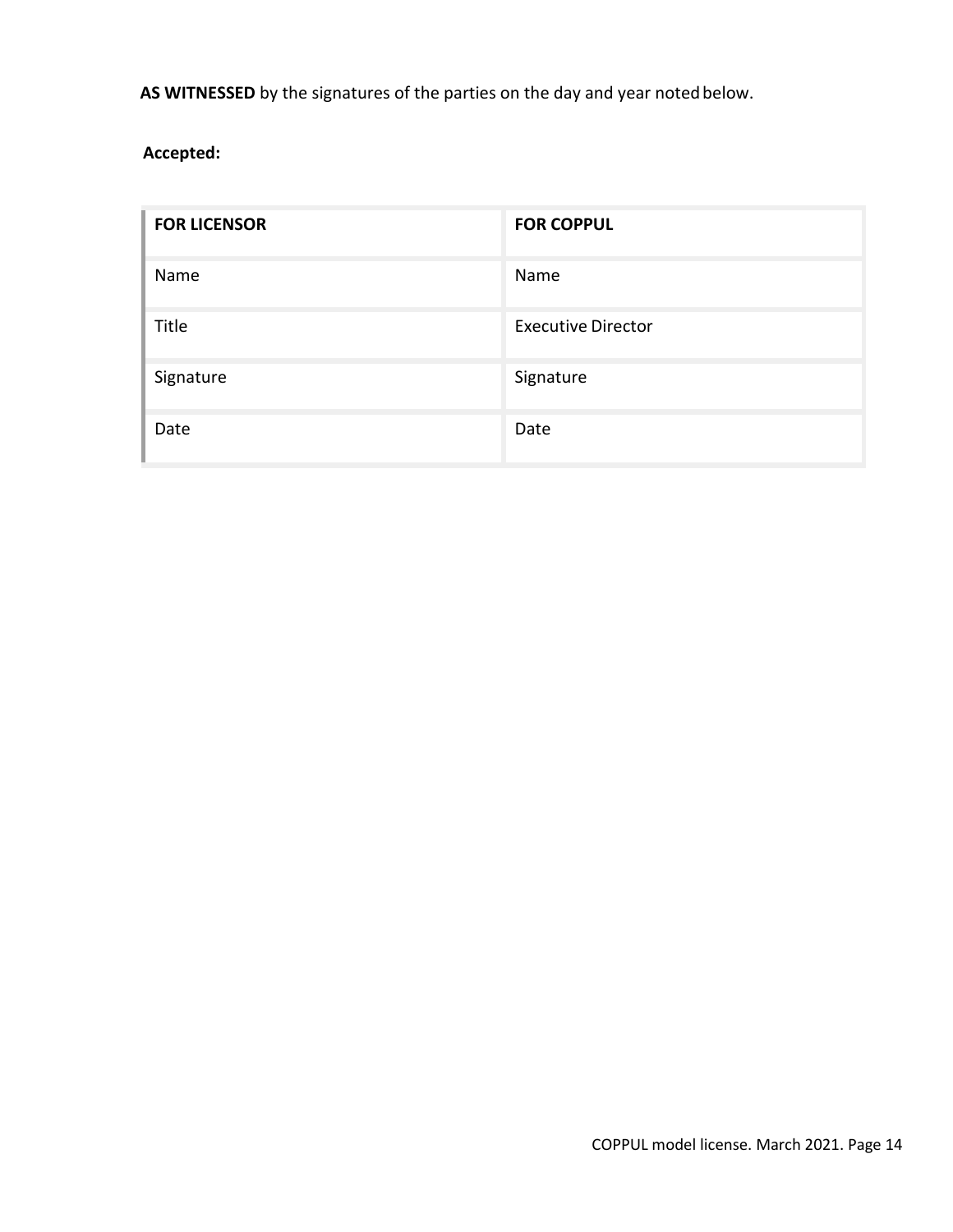### **SCHEDULE 1 BUSINESS TERMS**

This Schedule 1 is dated to the Agreement dated between **[name of Licensor]** and the **Council of Prairie and Pacific University Libraries** (COPPUL).

**Name and Description of Licensed Material** (Use Schedule 2 to provide entitlement details per participating Member Institution)

## **Term of Agreement: (start and end dates):**

### **License Type**

- $\Box$  Perpetual Access to full content after cancellation with no maintenance fees
- $\Box$  Perpetual Access to full content after cancellation with maintenance fees
- $\Box$  Limited Perpetual Access to content after cancellation (provide details)
- $\square$  Subscription without continued access after cancellation

#### **Payment Schedule**

- □ One-time purchase
- □ Annual renewal
- □ Annual maintenance fee
- $\Box$  Multi-year payment (provide details)

### **Consortia Pricing Model:**

- □ Per FTE
- □ FTE tiers
- □ Per relevant FTE
- □ Flat fee
- □ Lump sum
- □ Other (provide details)

#### **Fee:**

### **Tax added to invoice:**

#### **Access via**:

- □ Vendor platform: (URL)
- □ Other: (details)

#### **Concurrent access:**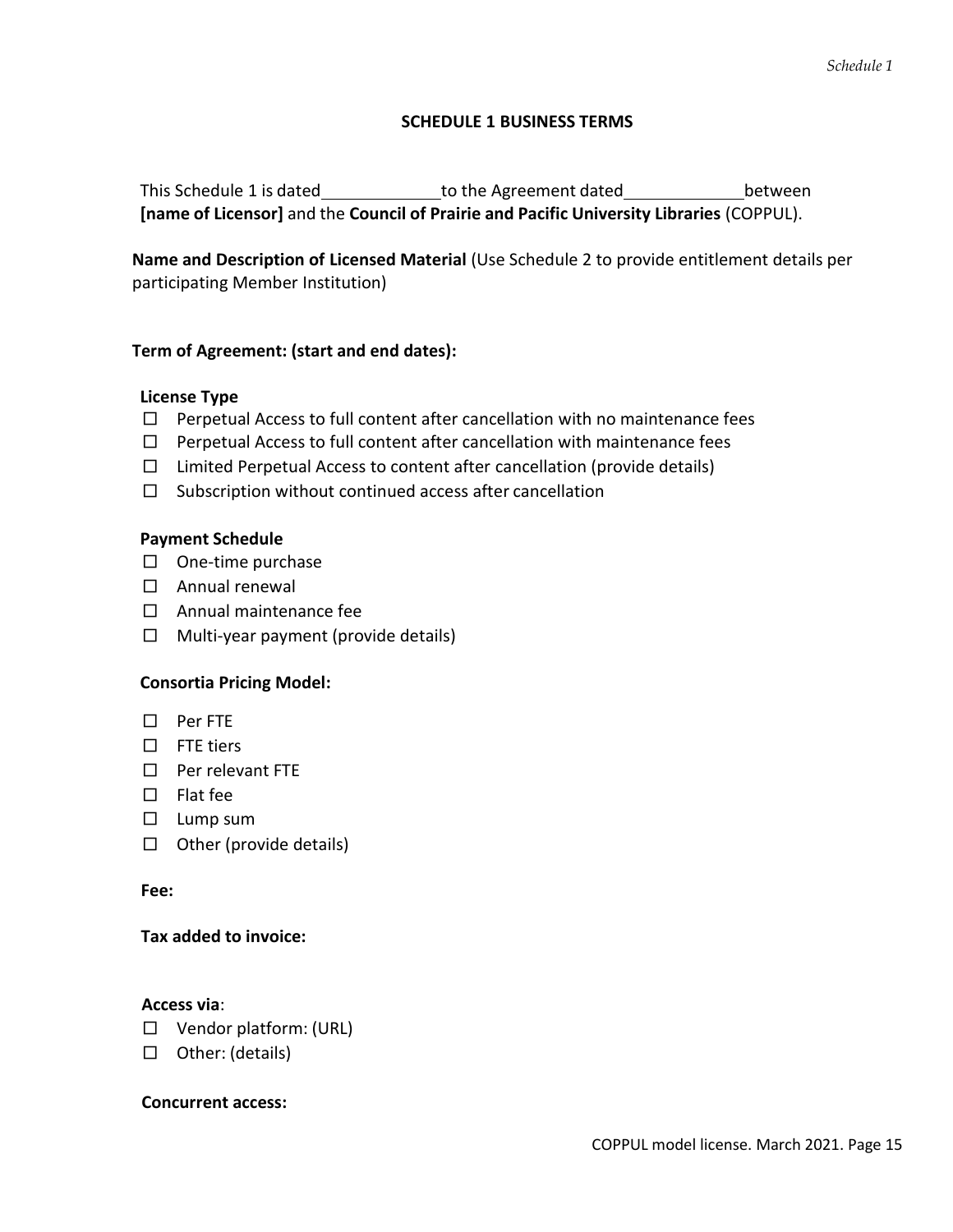- □ Unlimited
- □ Limited: (enter details)

### Authentication method:

- □ IP recognition
- □ Shibboleth
- $\square$  Single-sign on
- □ Individual username/password
- □ Institutional username/password
- □ Other: (specify)

## **Additional Authorized Users:**

- □ Alumni
- □ Additional Groups of Users [details]

### **Additional License Rights or Restrictions:**

### AUTHOR'S RIGHT TO USE THEIR OWN WORK

Authors affiliated with a Member Institution whose work ("Content") is accepted for publication within the Licensed Materials shall retain the non-exclusive, irrevocable, royalty-free right to use their Content for scholarly and educational purposes, including self-archiving or depositing the Content in institutional, subject-based, national or other open repositories or archives (including the author's own web pages or departmental servers), and to comply with all grant or institutional requirements associated with the Content. For the avoidance of doubt, it is the intent of the parties to this Agreement that Authors are third party beneficiaries of this provision of the Agreement*.*

#### **Accepted:**

| <b>FOR LICENSOR</b> | <b>FOR COPPUL</b>         |
|---------------------|---------------------------|
| Name                | Name                      |
| Title               | <b>Executive Director</b> |
| Signature           | Signature                 |
| Date                | Date                      |